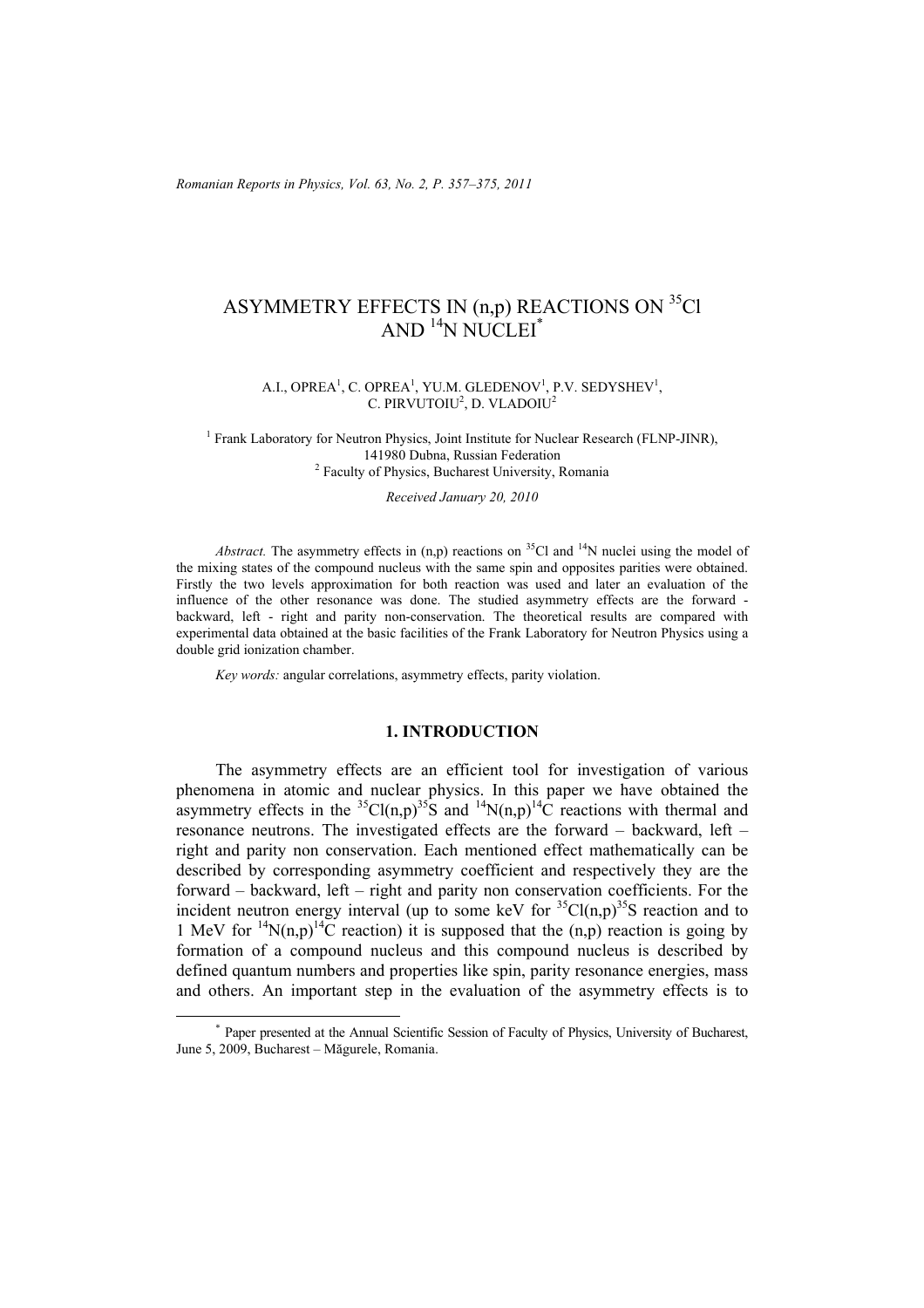obtain the differential cross section or the angular correlation. The cross section, differential cross section (or the angular correlation) and the asymmetry coefficients are obtained using the formalism of the mixing of the states of the compound nucleus with the same spin and opposite parities. With the help of asymmetry coefficients it is possible in principle to extract the matrix element of the weak non leptonic interaction manifested between nucleons and this will be very well illustrated in the present paper in the case of  ${}^{35}Cl(n,p){}^{35}S$  reaction in the two levels approximation.

# **2. ELEMENTS OF THE FORMALISM OF THE MIXING STATES OF THE COMPOUND NUCLEUS WITH THE SAME SPIN AND OPPOSITE PARITIES**

For the evaluation of the asymmetry effects in the (n,p) reactions will be used the formalism of the mixing states of the compound nucleus with the same spin and opposite parities. This formalism was developed for fission and  $(n, \gamma)$  reactions with thermal and resonance neutrons for medium heavy nuclei. The main purpose of this approach is to describe the parity violation (PV) effects existing in the nuclear reactions due to the weak non leptonic interaction between nucleons [1, 2, 3]. The PV effects between nucleons are very low in intensity and are of order of  $10^{-7}$  in comparison of nuclear interaction between the same nucleons. This weak interaction acts in the background of the strong nuclear interaction and for this reason is very difficult to separate them in the experiment. Qualitatively the PV effects in the nuclear reaction can be explained by the complex nature of the nuclear potential. It is supposed that the nuclear potential has a part responsible to PV phenomena much lower than the phenomena corresponding to the strong nuclear interaction. A very attractive and comprehensive presentation about the weak interaction between nucleons, the nature and the form of the potentials describing this interaction can be found on [4].

Experimental proof of the PV effects in nuclear reactions was evidenced first by Abov and co – workers in the early 1964 at the Laboratory for Neutron Physics of Joint Institute for Nuclear Research – Dubna, Russia (former USSR). In the <sup>113</sup>Cd(n,γ)<sup>114</sup>Cd reaction it was observed an asymmetry of the emitted gamma quanta in the capture of the polarized transversal thermal neutrons and they explained this effect by the existence of the weak non leptonic interaction between nucleons acting in the compound nucleus formed in the reaction [5]. The Abov experiment gave a great impulse in theoretical and experimental researches of the PV phenomena in nuclear reactions. After, were investigated not only  $(n, \gamma)$ reactions for other nuclei but were searched PV effects on other types of reaction like (n,n), (n,p), (n, $\alpha$ ), for various nuclei starting with heaviest and ending with lighter. An excellent review of the experimental results on PV searching in nuclear reactions can be found in [6].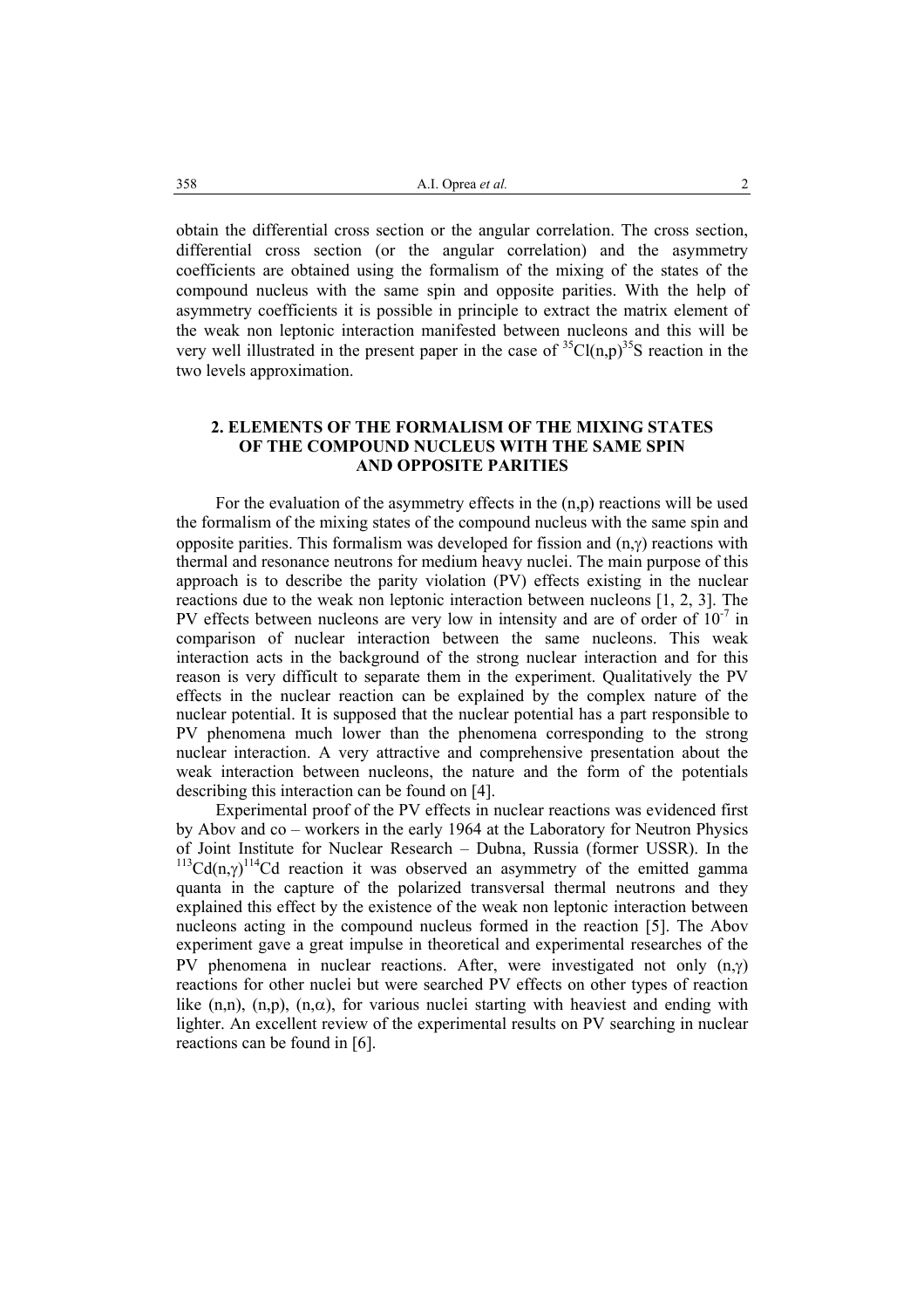Based on the hypothesis of the universality of the weak interaction emitted by Feynmann and Gell Mann [7] were developed many theoretical approaches for the explanation of the experimental results of the PV effects. One of the developed approaches is the mixing states of the compound nucleus with the same spin and opposites parities, applicable formalism to the nuclear reactions induced by thermal and resonance neutrons. In this approach it is supposed that the nuclear reaction is going by formation of a compound nucleus. The compound nucleus can be described by some states (resonance) and is characterized by definite quantum numbers like spin, parities, mass, resonance energies, time of life and other properties. An important condition to have asymmetry effects is the existence of the states of the compound nucleus with the same spin and opposite parities. Also the presence of the compound nucleus assures the amplification of the asymmetry effects at least by one of three main mechanisms. These mechanisms are: cinematic, dynamic and structural [1, 2, 3]. For the description of the reaction induced by neutrons are proposed some amplitudes of reactions (including the amplitudes describing PV effects) supposing that the resonance of the compound nucleus are well separated. We will not write the amplitudes for  $(n, \gamma)$  because there are already written in [1, 2, 3]. With minor changes these amplitudes can be applied for (n,p) reactions.

### 2.1. THE AMPLITUDES OF THE (n,p) REACTION

We start now with the study of the  $(n,p)$  reaction with formation of compound nucleus described by two states, an *S* state with positive spatial parity and a *P* state with negative spatial parity. For the sake of simplicity and for evidencing of the one of the main idea of the paper (extraction of the weak matrix element from experimental asymmetry coefficients) in the beginning we neglect the influence of other resonance and use the so called two level approximation very well fulfilled for the  ${}^{35}Cl(n,p)$ <sup>35</sup>S reaction up 1 keV neutron incident energy. First time, the amplitudes for the (n,p) reaction with thermal and resonance neutrons and emitted proton, both with orbital momentum equal to 0 or 1, were written in [8].

$$
f_1 = -\frac{1}{2k} C(I, I_z, a, a_n; J_s, J_{s2}) C(I', I'_z, a, a_p; J_s, J_{s2}) \cdot \frac{T_s^n T_s^{p^*}}{(E - E_s) + i \frac{\Gamma_s}{2}} Exp(-i\varphi_0).
$$
\n(1)

The amplitude from (1) describes the capture of the neutron with orbital momentum  $l_n=0$  by the target nucleus followed by formation of the compound nucleus with positive parity or *S* state of the compound nucleus (the Breit – Wigner term) and emission of a proton with orbital momentum  $l_p=0$ . It is easy to see that this amplitude conserves the spatial parity.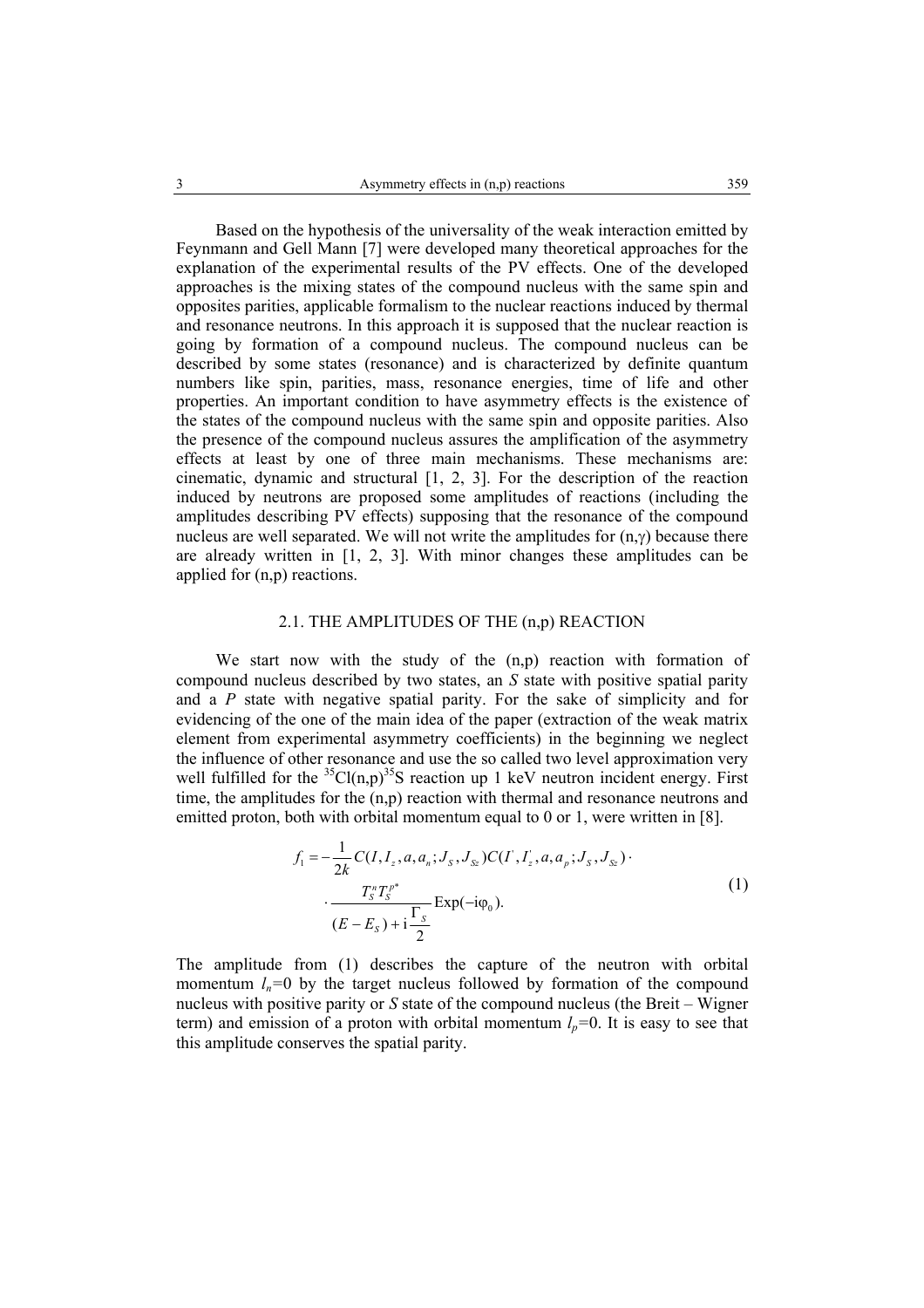As is already had been underlined, for the existence of asymmetry effects it is necessary the presence of the resonance of the compound nucleus with negative parity (*P* state of the compound nucleus). In this case we have the amplitude:

$$
f_2 = -\frac{2\pi}{k} \sum_{j_p, j_{RZ}, v_p} C(I, I_z, j_n, j_{nz}; J_p, J_{p_z}) C(1, v_n, \frac{1}{2}, a_n; j_n, j_{nz})
$$
  
\n
$$
C(I', I_z', j_p, j_{pz}; J_p, J_{p_z}) C(1, v_p, \frac{1}{2}, a_p; j_p, j_{pz}) \frac{T_p^n(j_n)T_p^{p*}(j_p)}{(E - E_p) + i\frac{\Gamma_p}{2}}
$$
  
\n
$$
\cdot Y_{1v_n}^*(n_n) Y_{1v_p}(n_p) \text{Exp}(-i\varphi_1).
$$
 (2)

The relation (2) shows us the capture of a neutron with  $l_n=1$  by the target nucleus with the formation of a compound nucleus in a *P* state followed by the emission of a proton with the same orbital momentum,  $l_p=1$ , as the incident neutron. This amplitude, like  $f_1$ , conserves also the spatial parity

$$
f_3 = -\frac{\sqrt{\pi}}{k} W_{SP} \sum_{j_p, j_{pz}, v_p} C(I, I_z, \frac{1}{2}, a_n; J_S, J_{Sz}) C(I', I_z', j_p, j_{pz}; J_p, J_{Pz})
$$
  
\n
$$
C(1, v_p, \frac{1}{2}, a_p; j_{p, j_{pz}}) \frac{T_s^{\pi} T_p^{\rho^*}(j_p)}{(E - E_p + i \frac{\Gamma_p}{2})(E - E_s + i \frac{\Gamma_s}{2})} Y_{1v_p} (n_p) \exp(-i\varphi_1).
$$
\n(3)

This amplitude includes the PV effect (see the weak matrix element  $W_{SP}$ ). The target nucleus captures the incident neutron with orbital momentum  $l_n=0$  and the compound nucleus in an *S* state is formed. In the compound nucleus due to the weak interaction between nucleons the compound nucleus changes the parity and passes in the *P* state. After, the compound nucleus in *P* state emitts a proton with orbital momentum  $l_p=1$ .

$$
f_{4} = -\frac{\sqrt{\pi}}{k} W_{SP} \sum_{j_{n},j_{n2},\nu_{n}} C(I', I'_{z}, \frac{1}{2}, a_{p}; J_{S}, J_{Sz}) C(I, I_{z}, j_{n}, j_{nz}; J_{P}, J_{Pz}) \cdot C(I, \nu_{n}, \frac{1}{2}, a_{n}; j_{n}, j_{nz}) \frac{T_{S}^{p^{*}} T_{P}^{n}(j_{n})}{(E - E_{P} + i \frac{\Gamma_{P}}{2})(E - E_{S} + i \frac{\Gamma_{S}}{2})} Y_{1\nu_{n}}^{*}(\vec{n_{n}}) \exp(-i\varphi_{0}).
$$
\n(4)

This amplitude also violates the spatial parity. The incident neutron with  $l_n=1$ interacts with the target nucleus with formation of the compound nucleus in a *P*  state. Under the influence of the weak interaction between nucleons the compound nucleus changes his parity and is passing in a *S* state emitting after a proton with orbital momentum *lp=*0.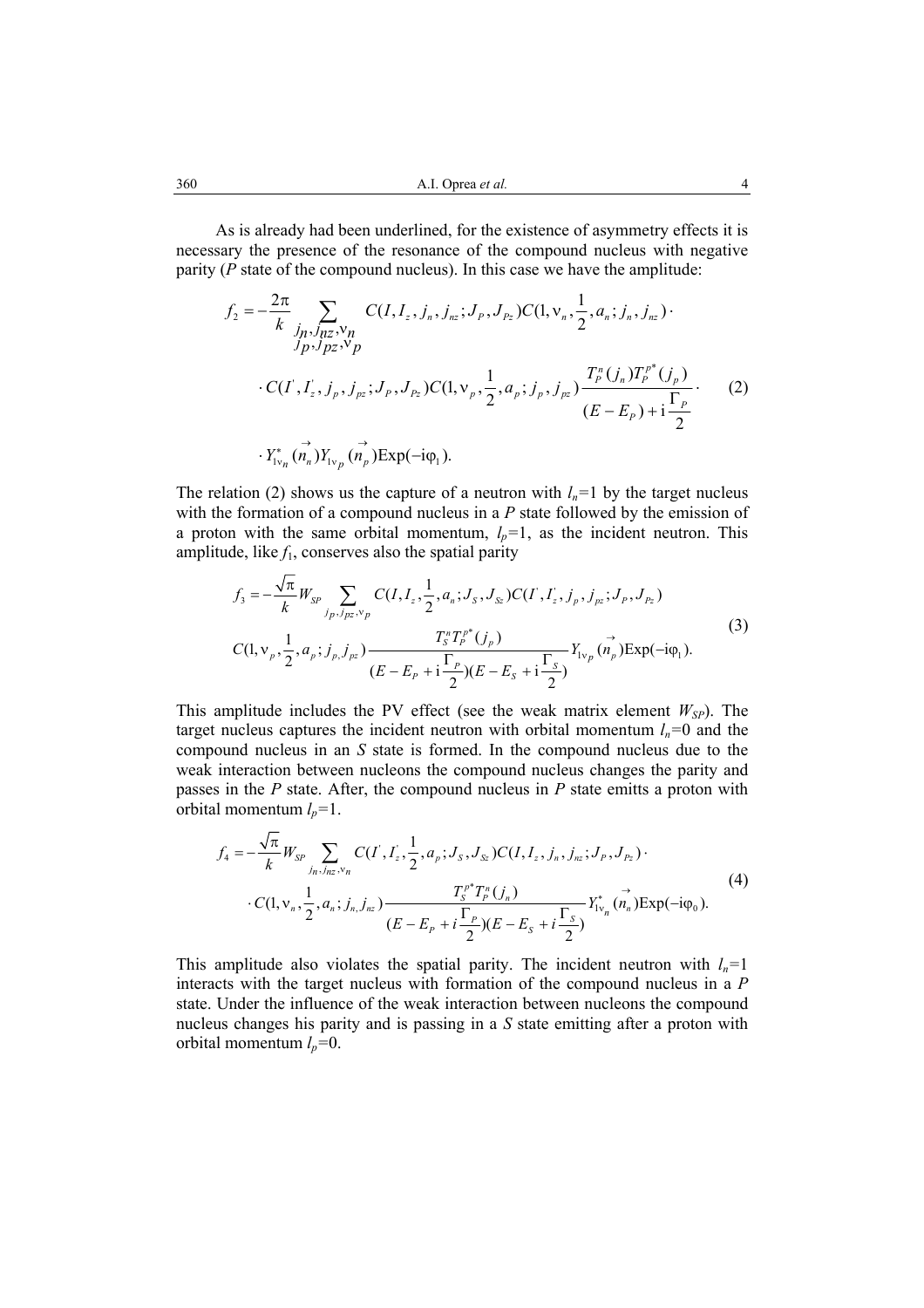In the references [1, 2, 3] can be found the amplitudes of  $(n, \gamma)$  reaction for the cases when the incident neutrons and outgoing protons have orbital momentum higher than *I* but due to the fact that in mentioned reaction will be involved only neutrons and protons with orbital momentum  $l_{n,p}=0,1$  we limit the amplitudes only to these cases. These four amplitudes describe the (n,p) reaction if the resonance of the compound nucleus are distinct and this can be write as [3]:

$$
kR \ll 1
$$
  
\n
$$
|E_s - E_p| \gg \Gamma.
$$
 (5)

In the formulas  $(1)$ ,  $(2)$ ,  $(3)$ ,  $(4)$ ,  $(5)$  were used the following notations:

*C( )*= the Clebsch-Gordan coefficients

 $I, I', I_z, I_z'$  = spin and his projection of the target and residual nucleus

 $J_s$ ,  $J_p$ ,  $J_{s_z}$ ,  $J_{p_z}$  =spin and his projection of the compound nucleus in the *S* and *P* states

 $E_s$ ,  $E_p$  = energies of the *S* and *P* resonance states of the compound nucleus

 $\Gamma_s$ ,  $\Gamma_p$  = total widths of the *S* and *P* states of the compound nucleus

 $j_n$ ,  $j_p$  =total orbital momentum of the neutron and proton

 $\overrightarrow{j} = \overrightarrow{l} + \overrightarrow{s}$ , *l, s* = orbital momentum and spin of the neutron and protons

 $v_n$ ,  $v_n$  = the projection of the orbital momentum of the neutron and proton

 $a_n$ ,  $a_n$  = the spin projection of the neutron and proton

*Y=* spherical function

 $\varphi_0$ ,  $\varphi_1$  = phases corresponding to the orbital momentum *l*=0,1

$$
T_s^n = \eta_s^n \sqrt{\Gamma_s^n} = \text{Exp}(i\xi_s^n) \sqrt{\Gamma_s^n}, T_s^p = \eta_s^p \sqrt{\Gamma_s^p} = \text{Exp}(i\xi_s^p) \sqrt{\Gamma_s^p}
$$
  

$$
T_p^n = \eta_p^n \sqrt{\Gamma_p^n} = \text{Exp}(i\xi_p^n) \sqrt{\Gamma_p^n}, T_p^p = \eta_p^n \sqrt{\Gamma_p^p} = \text{Exp}(i\xi_p^n) \sqrt{\Gamma_p^p}
$$
 reduced

amplitudes corresponding to the *S* and *P* states of the compound nucleus

 $\Gamma_{S}^{n}, \Gamma_{S}^{p}, \Gamma_{P}^{n}$  = neutrons and protons widths corresponding to the *S* and *P* states of the compound nucleus

 $\xi_s^n$ ,  $\xi_p^n$ ,  $\xi_s^p$ ,  $\xi_p^p$  = neutrons and protons phases corresponding to the *S* and *P* states of the compound nucleus

 $W_{SP} = i < S | H_W | P \ge$  weak matrix element

 $H_w$  = Hamiltonian of the weak interaction

 $k$  = neutron reduced wave number,  $R$  = channel radius.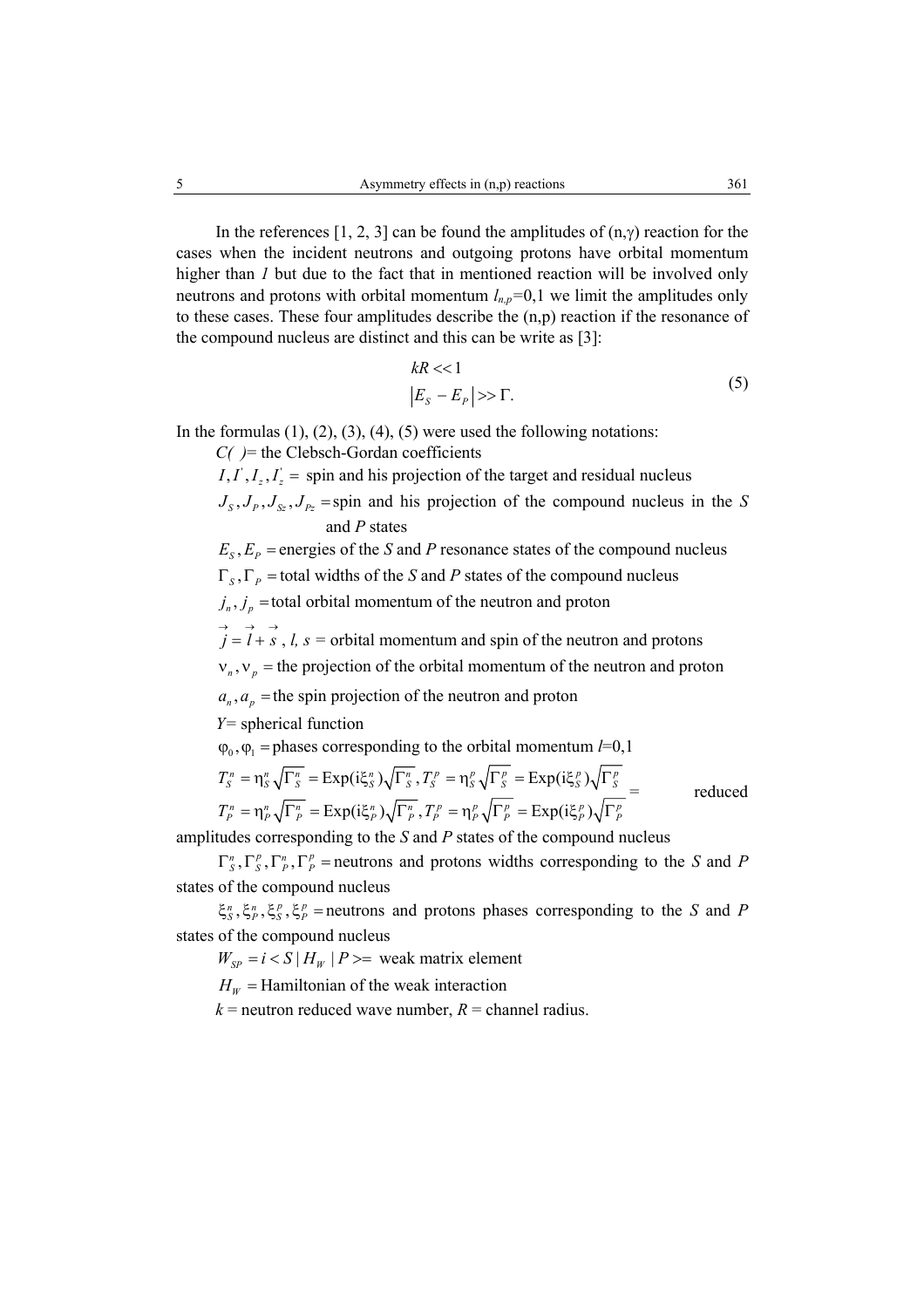# 2.2. ANGULAR CORRELATIONS AND ASYMMETRY COEFFICIENTS. GENERAL FORMULAS

 Using the amplitudes of (n,p) reactions defined in the precedent paragraph we write the total amplitude for investigated case:

$$
f = f_1 + f_2 + f_3 + f_4. \tag{6}
$$

The angular correlation  $W(\Omega)$  and differential cross section are:

$$
W\left(\Omega\right) \sim \frac{d\sigma}{d\Omega} = |f|^2 = |f_1 + f_2 + f_3 + f_4|^2 \tag{7}
$$

In the simple case of the incident un polarized neutrons the contribution of the PV terms  $(f_3$  and  $f_4$ ) are zero and we have for the cross section and angular correlation the following expressions:

$$
\frac{d\sigma}{d\Omega} = |f_1|^2 + |f_2|^2 + 2 \operatorname{Re} f_1 f_2^*,
$$
 (8)

$$
W(\theta) = 1 + \alpha (\vec{n}_n \cdot \vec{n}_p) + \beta (\vec{n}_n \cdot \vec{n}_p)^2 = 1 + \alpha \cos \theta + \beta \cos^2 \theta,
$$
 (9)

where  $n_{n,p}$  = the unitary vector of the neutron respective proton,  $\theta$  = the polar angle between the unitary vectors.

Now we can define the forward-backward (FB) coefficient as:

$$
\alpha_{FB} = \frac{W(\theta = 0) - W(\theta = \pi)}{W(\theta = 0) + W(\theta = \pi)}.
$$
\n(10)

Using (7) and (8) the FB coefficient is:

$$
\alpha_{FB} = \frac{2 \operatorname{Re} f_1 f_2^*}{|f_1|^2 + |f_2|^2} \bigg|_{\theta=0}.
$$
 (11)

From relation (11) the FB effect can be interpreted as the result of the interference of the amplitudes  $f_1$  and  $f_2$  conserving the spatial parity. For every reaction it is necessary to see the value of the β coefficient because it will influence the value of the FB and other effects. In the studied  $(n,p)$  reaction on <sup>35</sup>Cl  $\beta$  can be neglected up to 1 keV but it is necessary also to take him into account in the case of the contribution of a few resonance. For the second  $(n,p)$  reaction on <sup>14</sup>N the β coefficient is zero. This coefficient is important in the experimental measurement of the differential cross section, especially in the resonance where usually the asymmetry effects are zero.

 In the case of transversal polarized neutrons it is possible to evidence another asymmetry effect and this will be the left-right (LR) effect. After not so complicated calculations differential cross section and the angular correlation have the form: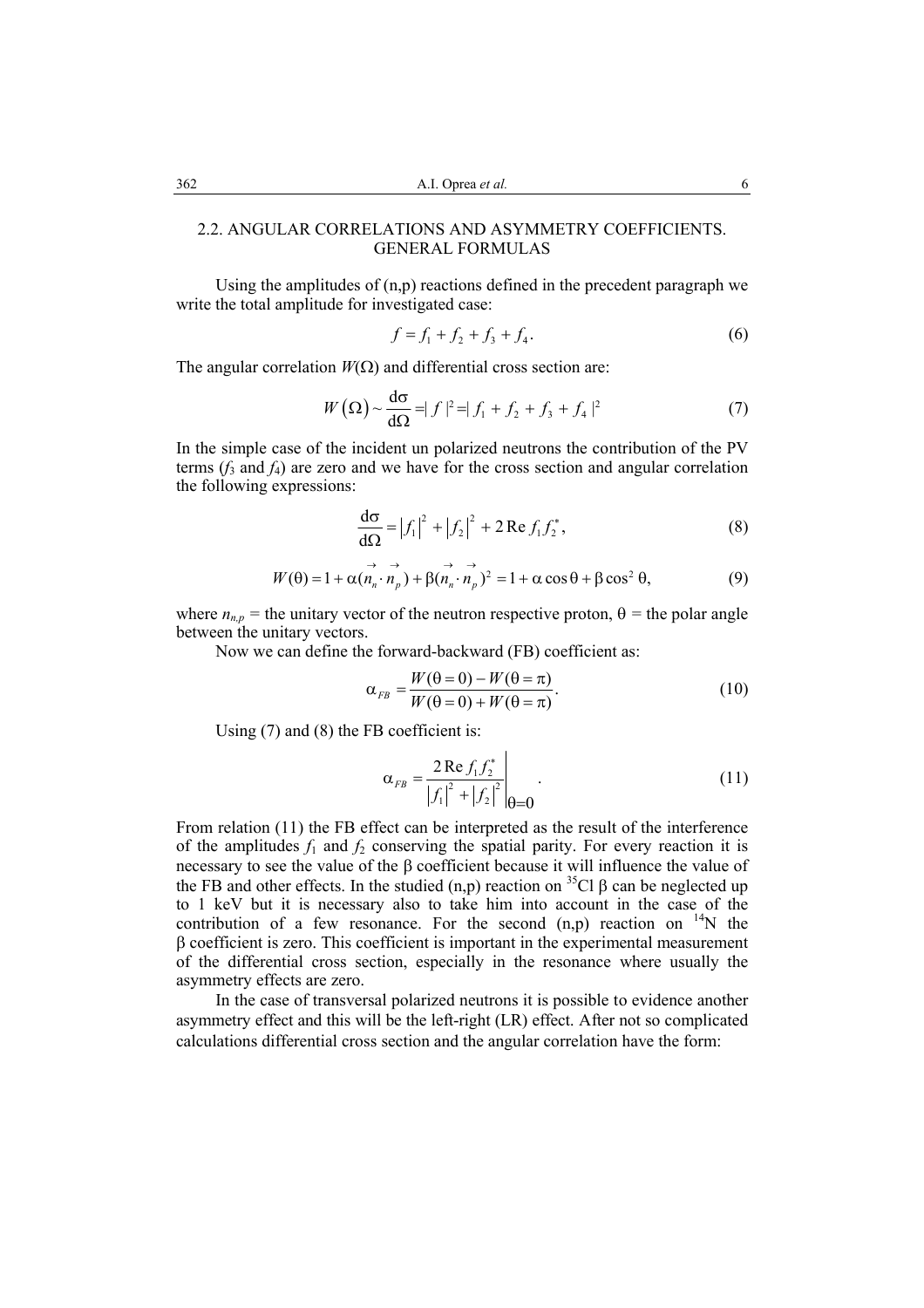$$
\frac{d\sigma}{d\Omega} = |f_1|^2 + |f_2|^2 + 2 \operatorname{Re} f_1 f_2^* + 2 \operatorname{Im} f_1 f_2^*,
$$
 (12)

$$
W(\Omega) = 1 + \alpha \cos \theta + \beta \cos^2 \theta + \alpha'_{LR} \sin \theta \sin \phi =
$$

$$
= 1 + \alpha \stackrel{\rightarrow}{n_n} \cdot \stackrel{\rightarrow}{n_p} + \beta (n_n \cdot \stackrel{\rightarrow}{n_p})^2 + \alpha_{LR} \stackrel{\rightarrow}{\sigma} \cdot (n_n \times n_p).
$$
 (13)

In the expression  $(12)$  and  $(13)$  the both effects give their contribution. If we want to evaluate only one of the effect, for example the LR, as is suggested in [1, 2, 3, 8] it is possible in experiment to choose a setup where the FB effect will be zero. In this case the expressions (12) and (13) will take a simpler form.

$$
\frac{d\sigma}{d\Omega} = |f_1|^2 + |f_2|^2 + 2 \operatorname{Im} f_1 f_2^* \tag{14}
$$

→→ → → →

$$
W(\Omega) = 1 + \alpha_{LR} \sin \theta \sin \phi = 1 + \alpha_{LR} \sigma \cdot (n_n \times n_p) \,. \tag{15}
$$

If the incident neutrons are polarized the amplitudes  $f_3$  and  $f_4$ , responsible for PV effects are neglected because  $f_3, f_4 < f_1, f_2$  [8]. Now the relation of definition of the LR coefficient is:

$$
\alpha_{LR} = \frac{W\left(\theta = \frac{\pi}{2}, \phi = \frac{3\pi}{2}\right) - W\left(\theta = \frac{\pi}{2}, \phi = \frac{\pi}{2}\right)}{W\left(\theta = \frac{\pi}{2}, \phi = \frac{3\pi}{2}\right) + W\left(\theta = \frac{\pi}{2}, \phi = \frac{\pi}{2}\right)},
$$
\n(16)

where:  $\phi$  = the azimuth angle,  $x$  = the vector product,  $\sigma$  = the spin vector of incident neutron.

Expressions (14), (15) and the definition relation of the LR effect, after some simple transformation give us a new formula for the LR coefficient:

$$
\alpha_{LR} = \frac{2 \operatorname{Im} f_1 f_2^*}{|f_1|^2 + |f_2|^2} \bigg|_{\theta = \frac{\pi}{2}, \phi = \frac{\pi}{2}}.
$$
(17)

The LR effect, like the FB effect, is a result of the interference of the  $f_1$  and  $f_2$ amplitudes conserving the spatial parity. Until now we neglected the contribution to the differential cross section or to the angular correlation of the PV amplitudes. Applying the same procedure like for the FB and LR effects we write the cross section and the angular correlation with the contribution of the PV amplitudes  $f_3$ and  $f_4$ .

$$
\frac{d\sigma}{d\Omega} = |f_1|^2 + |f_2|^2 + |f_3|^2 + |f_4|^2 + 2 \operatorname{Re} f_1 f_3^* + 2 \operatorname{Re} f_2 f_4^*,
$$
\n(18)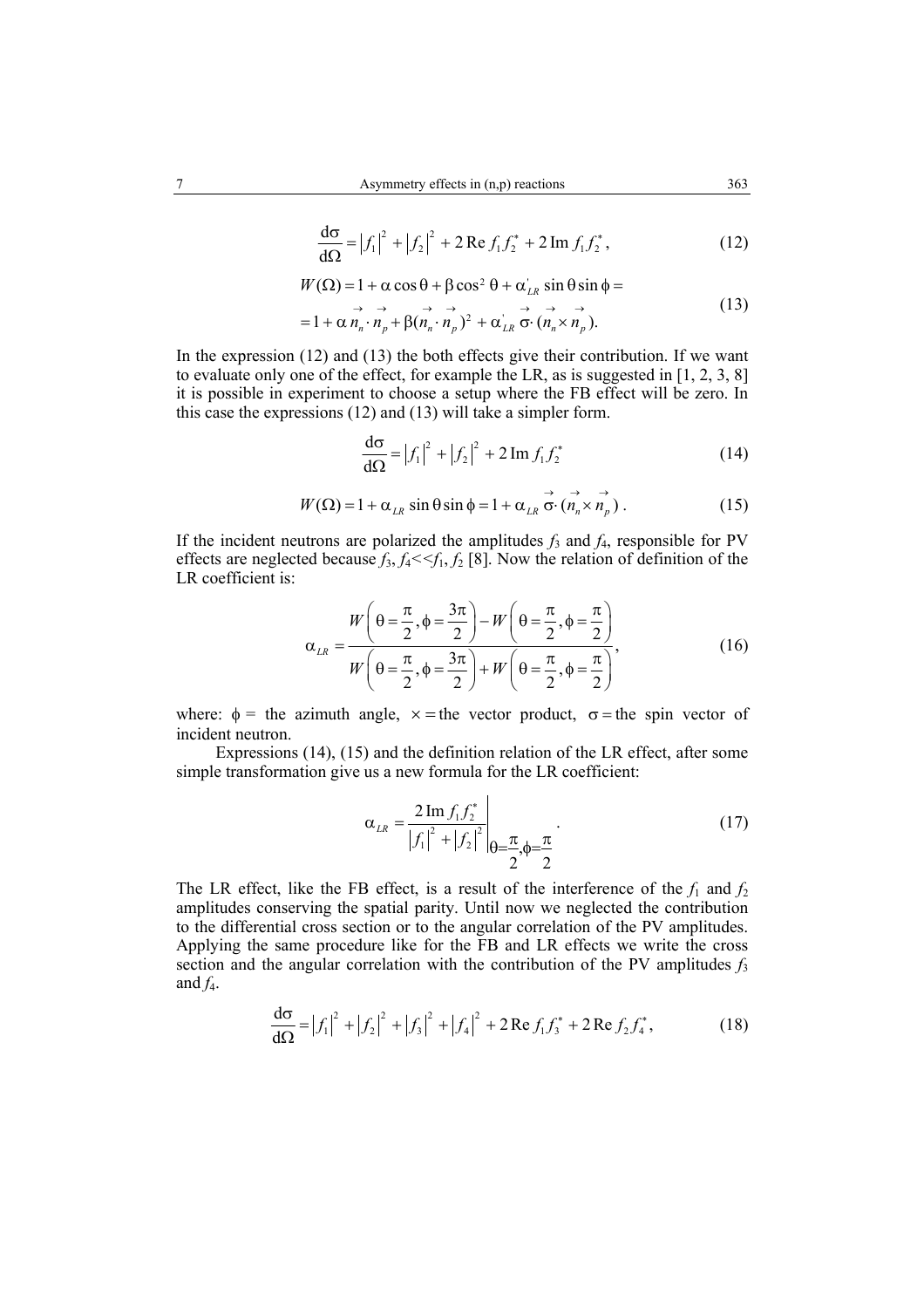$$
W(\Omega) = 1 + \alpha_{PNC} \sin \theta \cos \phi = 1 + \alpha_{PNC} \stackrel{\rightarrow}{\sigma} \stackrel{\rightarrow}{n_p}.
$$
 (19)

For the expressions (18) and (19) it supposed that the experimental setup is chosen in such a way that the other effects, FB and LR, are zero.

Now we introduce the definition of the parity non conservation (PNC) coefficient:

$$
\alpha_{PNC} = \frac{W(\theta = \frac{\pi}{2}, \phi = 0) - W(\theta = \frac{\pi}{2}, \phi = \pi)}{W(\theta = \frac{\pi}{2}, \phi = 0) + W(\theta = \frac{\pi}{2}, \phi = \pi)}.
$$
\n(20)

Using (18), (19) in the definition relation for PNC effect we obtain:

$$
\alpha_{PNC} = \frac{2 \operatorname{Re} f_1 f_3^* + 2 \operatorname{Re} f_2 f_4^*}{|f_1|^2 + |f_2|^2 + |f_3|^2 + |f_4|^2} \bigg|_{\theta = \frac{\pi}{2}, \phi = 0}.
$$
 (21)

From (21) the PNC effect can be interpreted like the result of the interference of *f*1,  $f_3$  and  $f_2$  and  $f_4$  amplitude. It is obvious that for every reaction is necessary to evaluate the contribution of each pair of amplitude. The weak matrix element is of order of  $10^{-2}$  eV or lower and in many evaluation the contribution of the amplitudes  $f_3$ ,  $f_4$  is neglected in the denominator of relation (21) because the square modules of these amplitude have a very small value in comparison with others terms of the mentioned expression.

 Asymmetry effects and the corresponding asymmetry coefficients are more than these presented in this work [9, 10]. We limit our presentation to FB, LR and PNC effects due to the fact that other asymmetry effects are lower than these three mentioned in the  $(n,p)$  reaction investigated and because our experimental setup does not allow us to evidence other effects. The FB and LR effects, like result of the interference between amplitudes conserving the spatial parity, can reach 30–40% or higher, but PNC effects usually is of order of  $10^{-3}$ – $10^{-4}$ , in rare case being of order of  $10^{-2}$  and in some exceptional cases  $10^{-1}$  [11].

# **3. THE <sup>35</sup>Cl(n,p)<sup>35</sup>S REACTION. THE TWO LEVELS APPROXIMATION**

After the discovering of the PV effects in  $(n, \gamma)$  reaction on heavy nuclei were investigated other nuclei and reactions. Due to their simplicity were searched PV effects on light nuclei in (n,p), (n, $\alpha$ ), (n,t) (t = tritium) reactions. Therefore were effectuated measurements on light nuclei like  ${}^{3}$ He,  ${}^{6}$ Li,  ${}^{10}$ B to find new proofs of the existence of PV effects [12]. The upper limit of the PV effects on these nuclei was less than  $10^{-4}$  with 90% of confidence. The obtained results, in the frame of the model of the mixing states of the compound nucleus with the same spin and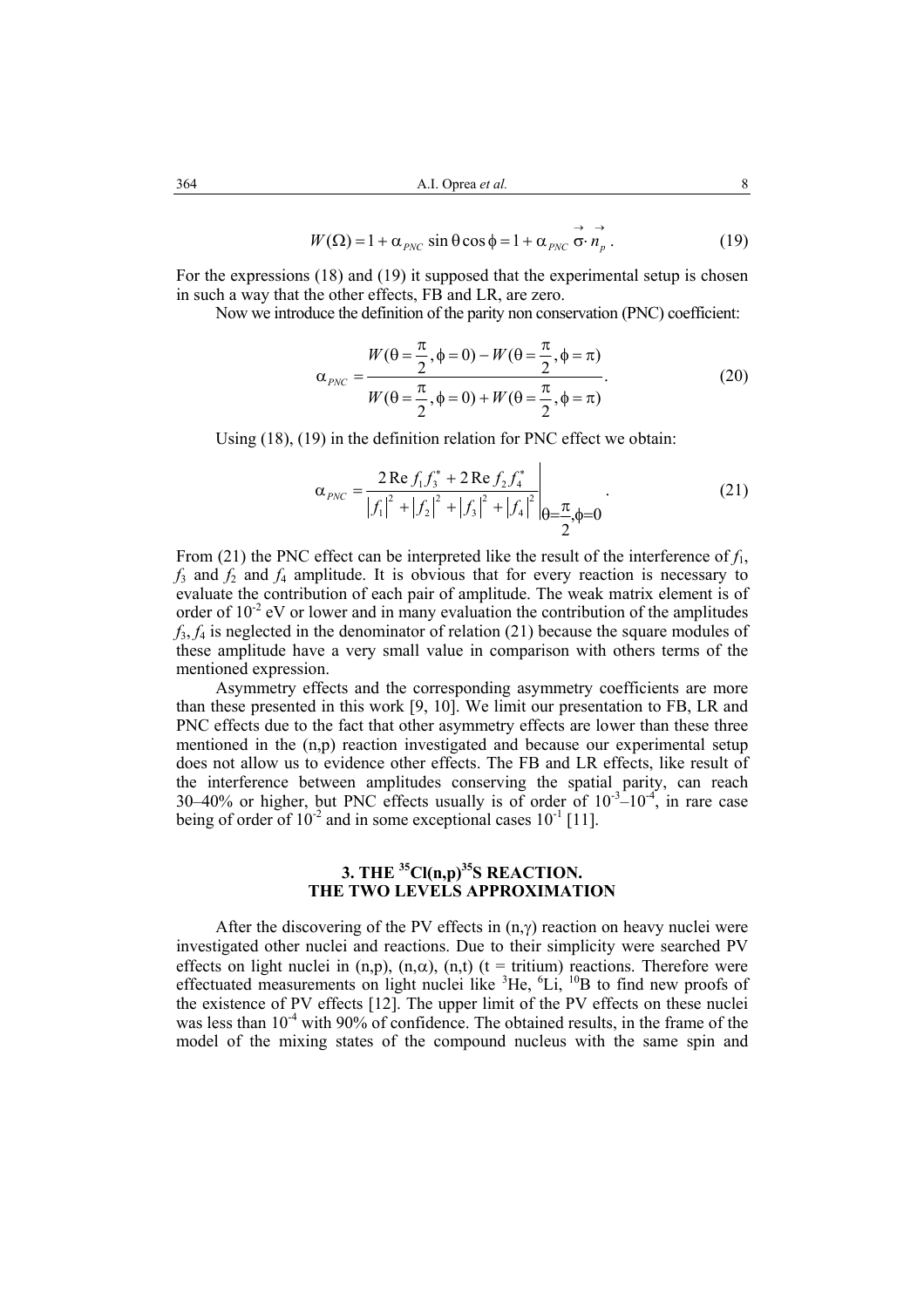opposite parities, easy can be explained. If we work with light nuclei first it is necessary to find at least two levels with the same spin and opposite parities. Even these levels exist, they are to far one from other to fulfill the condition of cinematic amplification. The experience shows that in the case of light nuclei the amplification mechanisms are not working. One of the first nuclei suitable for searching PV effects, not only in  $(n,p)$  reaction, is <sup>35</sup>Cl nucleus. This nucleus is very cheap and is easy to realize targets of  $35^{\circ}$ Cl for experiments because often is used NaCl. The  ${}^{35}$ Cl nucleus has distinct and well separated resonance on a wide neutron energy interval. Average distance between energy levels is of order of 10 keV but for thermal neutrons there are two close levels (levels 1, 2 from Table 1) with the same spin and opposite parities. The next level (level 3 from Table 1) is higher than 4 keV and for this reason the two levels approximation is available for neutrons incident energy up to 1 keV. The  $35$ Cl nucleus has a very good ratio between proton widths in *S* and *P* states and this will lead to the amplification of the asymmetry effects [13]

$$
\sqrt{\Gamma_S^p \cdot \left(\Gamma_P^p\right)^{-1}} \cong 5.4\,. \tag{22}
$$

In the <sup>35</sup>Cl(n,γ) reaction was observed an asymmetry due to circular polarization of the emitted gamma quanta in the integral spectra at the capture of un polarized incident thermal neutrons [14]. The asymmetry was interpreted as a result of PV phenomena and the weak matrix element between the first two states from Table 1 extracted from this reaction is about 10 times higher than the evaluation from [15]. For this reason a comparison with the weak matrix element extracted from the  ${}^{35}Cl(n,p){}^{35}S$  reaction between the same states would be of great interest.

| N <sub>2</sub> | Resonance energy (eV) | Spin and parity             |
|----------------|-----------------------|-----------------------------|
|                | $E_{S1} = -180$       | $J_{\rm SI}^{\rm II} = 2^*$ |
| 2              | $E_{p_1} = 398$       | $J_{p_1}^{\rm H}=2^-$       |
| $\mathcal{R}$  | $E_{P2} = 4249$       | $J_{p_2}^{\Pi} = 1^{-}$     |
|                | $E_{P3} = 5496$       | $J_{P3}^{\Pi} = 1^{-}$      |
| -5             | $E_{s2} = 14802$      | $J_{S2}^{\Pi} = 2^+$        |

*Table 1*  Resonance energy for 36Cl compound nucleus

The presence of the all three amplification mechanisms of the asymmetry effects and the value of the weak matrix element indicates the  $35<sup>5</sup>C1$  nucleus suitable for PV effects searching.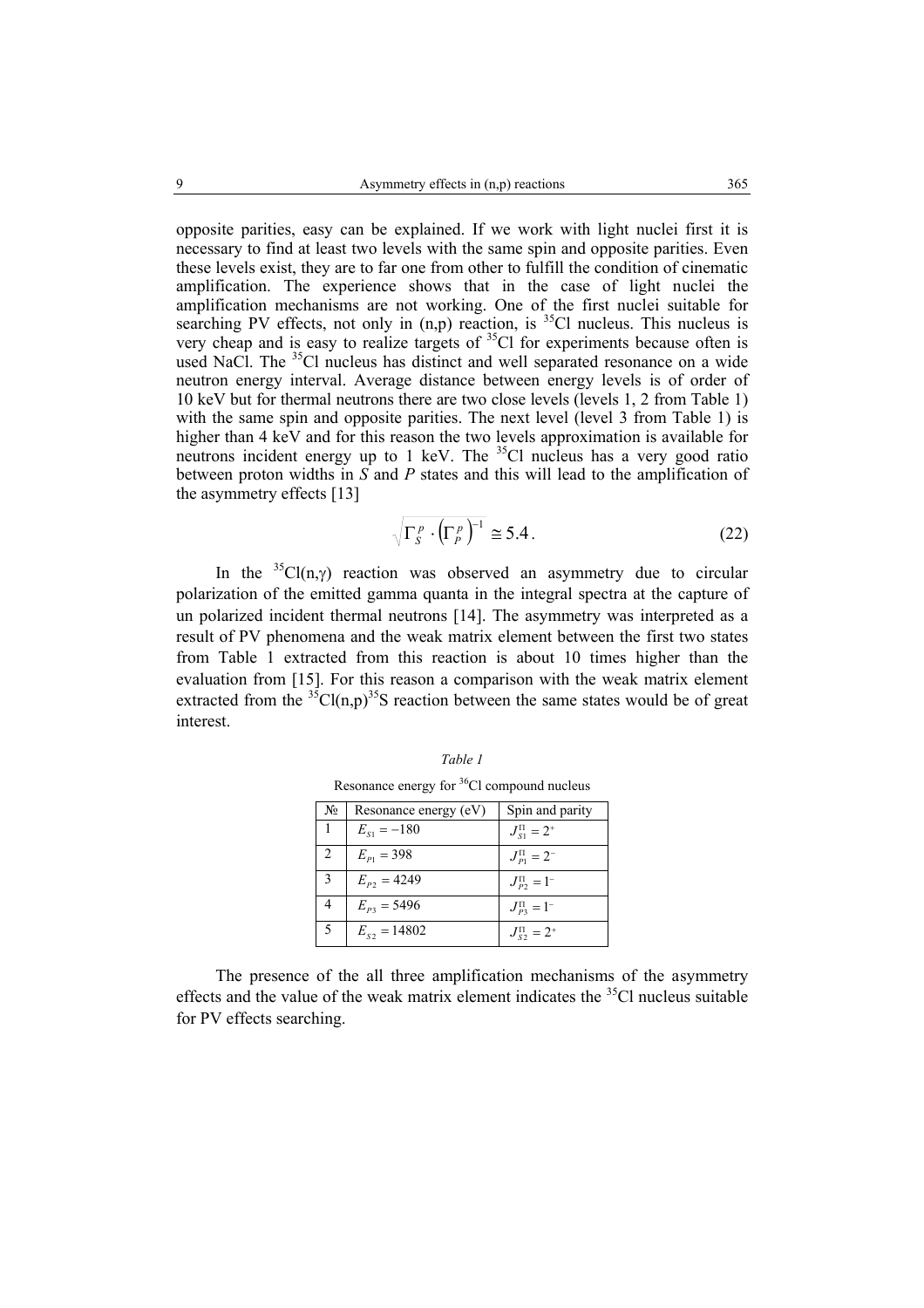# 3.1. ASYMMETRY COEFFICIENTS IN THE TWO LEVELS APPROXIMATION

 In this paragraph will be calculated the asymmetry coefficients in the two levels approximation and they are: the FB, LR and PNC coefficients. In the evaluation will use the first two level from Table 1. These levels have the same spin with the value 2, with energies  $E_S = -180$  eV and  $E_P = 398$  eV respectively and opposite parities. Also will be used the general formulas  $(8) - (21)$  from the part 2 of the present paper. The neutron resonance parameters, averaged proton, alpha and gamma widths are taken from [16, 17].

After some long but not difficult calculation the FB coefficient has the form:

$$
\alpha_{FB} = \pm \frac{\sqrt{\Gamma_S^n \Gamma_S^p \Gamma_P^n \Gamma_P^p}}{\Gamma_S^n \Gamma_S^n \Gamma_S^n \left[P\right] + \Gamma_P^n \Gamma_P^n \left[S\right]} u_{FB}(E) \left(X_n - Y_n \right) \left(X_p - Y_p\right),\tag{23}
$$

where the terms included in  $(23)$  are:

$$
[S] = (E - E_S)^2 + \frac{\Gamma_S^2}{4}, \quad [P] = (E - E_P)^2 + \frac{\Gamma_P^2}{4},
$$
  

$$
u_{FB}(E) = \left[ (E - E_S)(E - E_P) + \frac{\Gamma_S \Gamma_P}{4} \right] \cos(\Delta \varphi) -
$$

$$
- \left[ (E - E_S)\frac{\Gamma_P}{2} - (E - E_P)\frac{\Gamma_S}{2} \right] \sin(\Delta \varphi).
$$
  

$$
X_n = \frac{T_p^n \left( j_n = \frac{1}{2} \right)}{\sqrt{\Gamma_P^n}}, \quad Y_n = \frac{T_p^n \left( j_n = \frac{3}{2} \right)}{\sqrt{\Gamma_P^n}} - \text{reduced neutron widths},
$$
  

$$
T_p^p (j_n = \frac{1}{2}) \qquad T_p^p (j_n = \frac{3}{2})
$$

$$
X_p = \frac{T_p^p(j_p = \frac{1}{2})}{\sqrt{\Gamma_p^p}}, \quad Y_p = \frac{T_p^p(j_p = \frac{3}{2})}{\sqrt{\Gamma_p^p}}
$$
 – reduced proton widths.

Reduced widths have the property:  $X_n^2 + Y_n^2 = 1$ ,  $X_p^2 + Y_p^2 = 1$ ,  $Δφ = Δφ<sub>neutron</sub> + Δφ<sub>coll</sub>$  – neutron and Coulomb phases,  $ZZ^{\dagger}$ 

$$
\Delta \varphi_{neutron} = kR , \ \Delta \varphi_{coul} = \frac{ZZ'e^2}{\frac{h}{2\pi}v_p},
$$

where: *Z*,  $Z'$  = charge of the emitted particle ( $Z = 1$  for proton in our case) and of the residual nucleus,  $e =$  the elementary charge,  $h =$  Planck constant,  $v_p$ = proton velocity. The reduced neutron and proton widths are unknown parameters and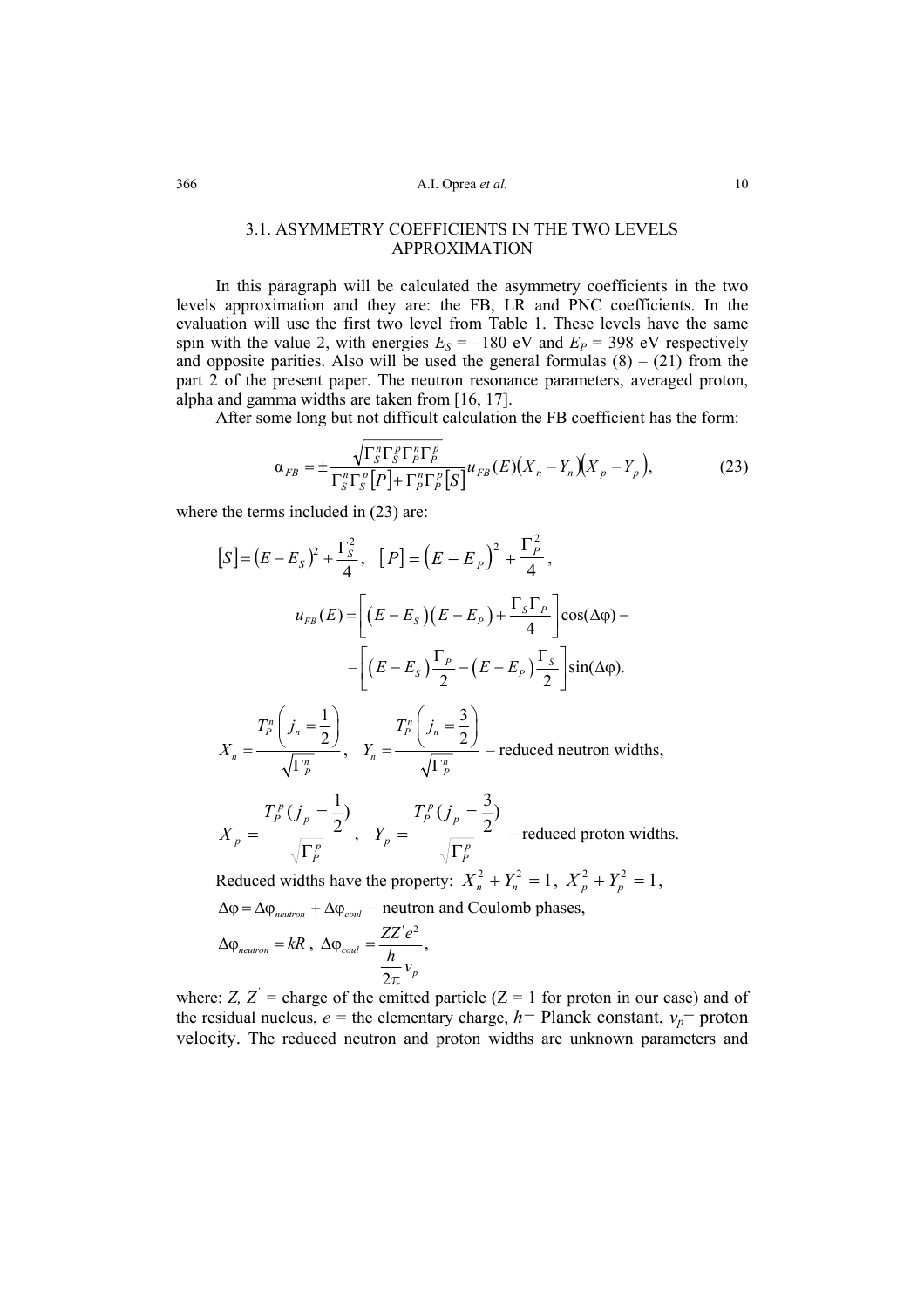they can be obtained from experiment or by a theoretical model of interaction in the compound nucleus.

Following the same procedure the LR coefficient has the form:

$$
\alpha_{LR} = \pm \frac{\sqrt{\Gamma_S^n \Gamma_P^n \Gamma_P^n}}{\Gamma_S^n \Gamma_S^n \left[P\right] + \Gamma_P^n \Gamma_P^n \left[S\right]} u_{LR}(E) \left(X_n + \frac{Y_n}{2}\right) \left(X_p - Y_p\right) \tag{24}
$$

$$
u_{LR}(E) = \left[ (E - E_s)(E - E_P) + \frac{\Gamma_s \Gamma_p}{4} \right] \sin(\Delta \varphi) - \left[ (E - E_s) \frac{\Gamma_p}{2} - (E - E_P) \frac{\Gamma_s}{2} \right] \cos(\Delta \varphi)
$$
  
The PNG coefficient in

The PNC coefficient is:

$$
\alpha_{PNC} = \pm W_{SP} \frac{\sqrt{\Gamma_S^n \Gamma_S^n \Gamma_P^n \Gamma_P^n}}{\Gamma_S^n \Gamma_S^n \left[P\right] + \Gamma_P^n \Gamma_P^n \left[S\right]} \left(\frac{u_1(E)}{4} \sqrt{\frac{\Gamma_S^n}{\Gamma_P^n}} - Y_n^2 \frac{u_2(E)}{4\sqrt{2}} \sqrt{\frac{\Gamma_P^n}{\Gamma_S^n}}\right) \left(X_p - Y_p\right), (25)
$$

where the functions  $u_1$  and  $u_2$  are:

$$
u_1(E) = (E - E_S)\cos(\Delta\varphi) - \frac{\Gamma_S}{2}\sin(\Delta\varphi), \ u_2(E) = (E - E_P)\cos(\Delta\varphi) - \frac{\Gamma_P}{2}\sin(\Delta\varphi).
$$

The  $\pm$  sign before the asymmetry coefficients appears due to the X, Y unknown parameters because they can have value between –1 and +1.



Fig. 1 – The energy dependence of the asymmetry coefficients, FB, LR, PNC and of the cross section, in the two levels approximation:  $1 - (X_n = X_p = Y_n = -Y_p = 0.707)$ ;  $2 - (X_n = X_p = Y_n = -Y_p = -0.707)$ ;  $W_{SP} = 0.06 \text{ eV}.$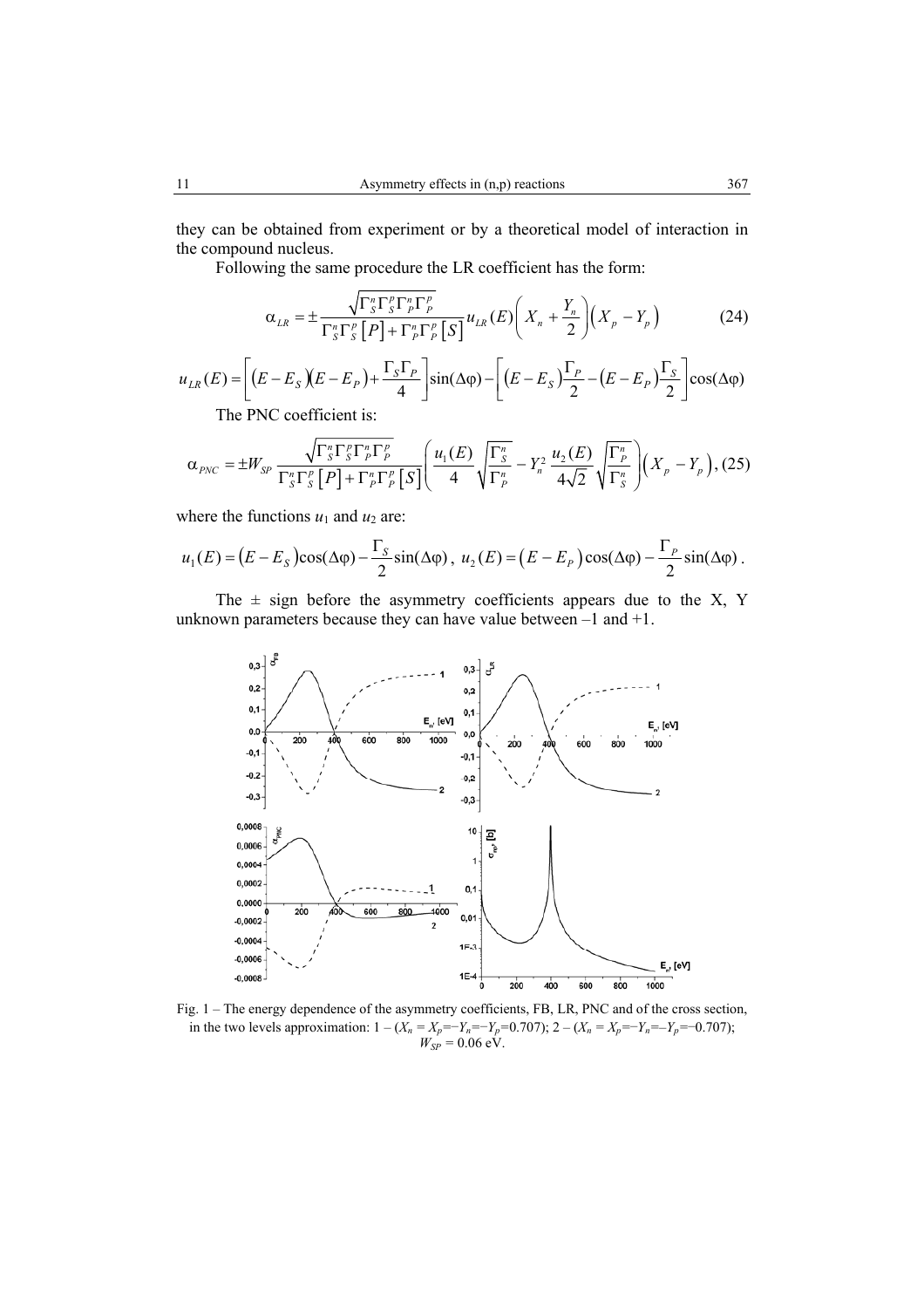A.I. Oprea 368 *et al.* 12

In Fig. 1 are represented the theoretical evaluations of the asymmetry coefficients in accordance with relations (23), (24), (25). There are a small number of published experimental measured effects. One of the most important causes of the small number of experimental points is the low value of the (n,p) reaction cross section, especially for the neutron energy where the effects have high values. In the case of the  ${}^{35}Cl(n,p)$  from Fig. 1 we see that the effects have maximum values in the interval 200–300 eV. In this energy interval the cross section is of order of mb or lower [18]. In 1988 at the reactor from Institute for Nuclear Researches, Leningrad USSR were measured the LR and PNC effects for thermal polarized neutrons and the values are:  $\alpha_{LR} = -(2.4 \pm 0.43) \cdot 10^{-4}$ ,  $\alpha_{PNC} = -(1.51 \pm 0.34) \cdot 10^{-4}$  [19]. In 1998 at the IBR30 reactor from FLNP – JINR Dubna was measured the FB effects with un polarized neutrons with energy about 260 eV,  $\alpha_{FB} = (23 \pm 2.3) \cdot 10^{-2}$  [18]. Experimental values are in good agreement with  $\alpha_{\text{ER}} = (23 \pm 2.3) \cdot 10^{-2}$  [18]. Experimental values are in good agreement with theoretical evaluation.

#### 3.2. THE WEAK MATRIX ELEMENT

The weak matrix element,  $W_{SP}$  appears in the  $f_3$ ,  $f_4$  amplitudes and has a very small value. In principal, in the cross section and differential cross section, if the incident neutrons are polarized, will have terms proportional with the square of the weak matrix element. Experimentally to evidence such terms and further, to extract the matrix element is a quite difficult task. For this reason we use asymmetry coefficients because the PNC effect is proportional to the weak matrix element. Another way to extract the weak matrix element could be a theoretical one but the used our approach does not allow us such a way. The formalism of the mixing states of the compound nucleus with the same spin and opposite parities does not describes the phenomena from the compound nucleus. The weak matrix element can be extracted from experimental FB, LR and PNC effects [11]. We write now the effects in a compacted form. The LR, and PNC coefficients are considered in thermal point where  $\Gamma_s^n \gg \Gamma_p^n$  and the  $u_2$  function in PNC effect can be neglected. Will be used experimental value indicated above, in the thermal point,  $E_n^{th} = 0.0253$  eV, for LR and PNC, and  $E_b^{\text{max}} = 260$  eV for FB effect.

$$
\alpha_{FB}^{\max} = (X_n - Y_n)(X_p - Y_p)f_{FB}(E_n^{\max}),
$$
  
\n
$$
\alpha_{LR}^{th} = (X_n + \frac{Y_n}{2})(X_p - Y_p)f_{LR}(E_n^{\{h\}}),
$$
  
\n
$$
\alpha_{PNC}^{th} = W_{SP}(X_p - Y_p)f_{PNC}(E_n^{\{h\}}),
$$
  
\n
$$
X_n^2 + Y_n^2 = 1, \quad X_p^2 + Y_p^2 = 1.
$$
\n(26)

From this system of five equations the weak matrix element is: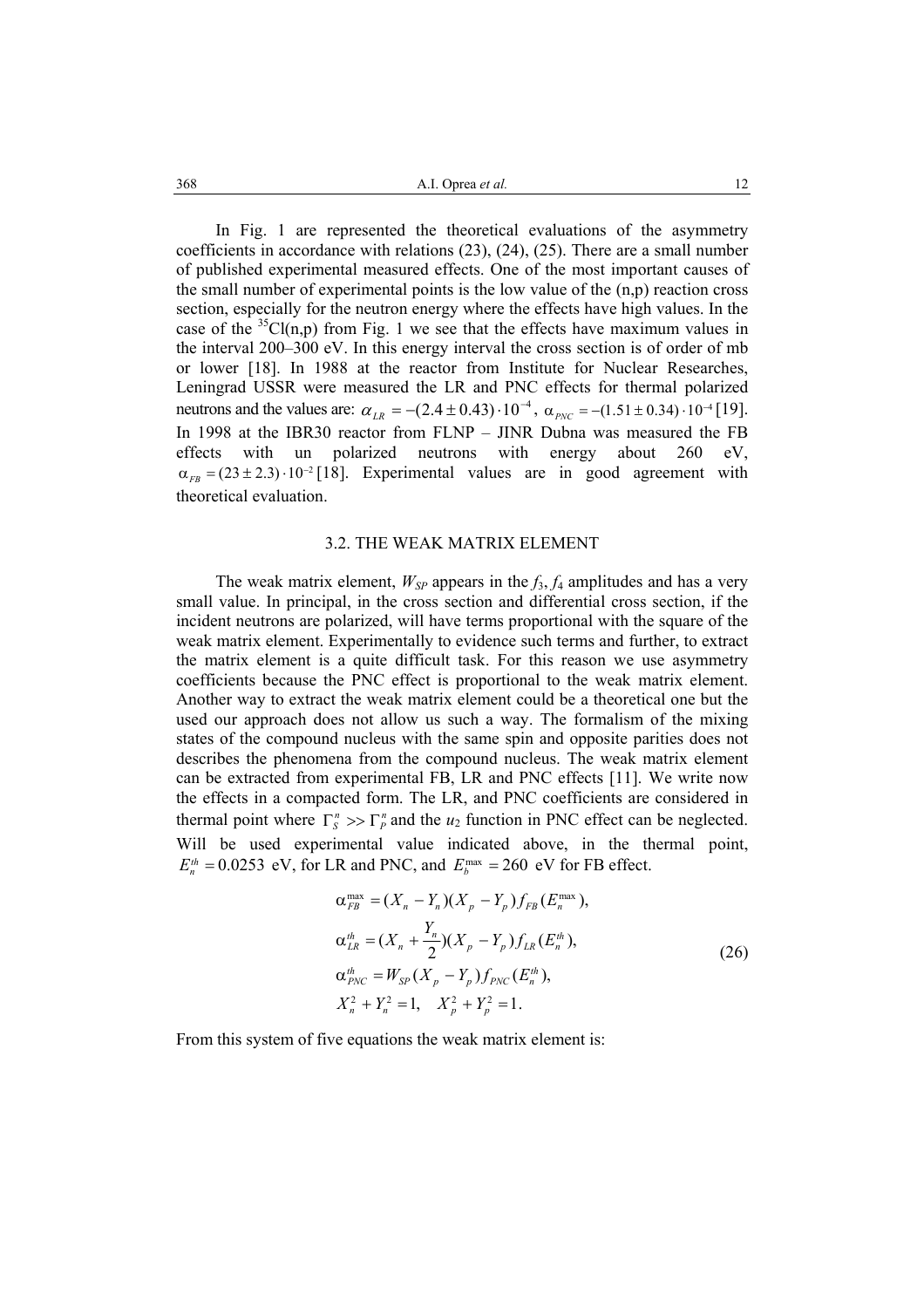$$
W_{SP} = \frac{3 \frac{\alpha_{PNC}^{utx}(E_{th})}{f_{PNC}(E_{th})} \left(\frac{\alpha_{LR}^{u}}{f_{LR}(E_{th})}\right)^{-1}}{\sqrt{8 - 4 \frac{\alpha_{FB}^{max}(E_{max})}{f_{FB}(E_{max})} \left(\frac{\alpha_{LR}^{u}(E_{th})}{f_{LR}(E_{th})}\right)^{-1} + 5 \left(\frac{\alpha_{FB}^{max}(E_{max})}{f_{FB}(E_{max})} \left(\frac{\alpha_{LR}^{u}(E_{th})}{f_{LR}(E_{th})}\right)^{-1}\right)^{2}}}. (27)
$$

The weak matrix element extracted from experimental values of FB, LR, PNC effects using formula (27) is  $W_{SP} = (0.057 \pm 0.0012)$  [19] in agreement with theoretical evaluation from [15].

# **4. CASE OF 14N(n,p)14C REACTION**

The  $14N$  nucleus was chosen because, like the  $35C1$  is easy to find him, cheap for target preparation and  $15N$  has also two levels with the same spin and opposite parities. Nevertheless the situation is not so good like in the  $35C1$  nucleus. The levels are enough far and situated in the hundred keV energy region of incident neutrons, they are quite large, all these leading to small values of the asymmetry effects including the PNC effect (see Fig. 2). The  $14$ N nucleus is light and the neutron, proton, gamma experimental widths from different resonance parameters atlases are not so well measured. With the increasing of the incident neutron energy, in the MeV's region, the model of the mixing states of the compound nucleus with the same spin and opposite parities is not so accurate already.

| Nο                          | Resonance energy (keV) | Spin and parity                |
|-----------------------------|------------------------|--------------------------------|
|                             | $E_{p_1} = 492.6$      | $J_{p_1}^{\pi} = (1/2)^{-1}$   |
| $\mathcal{D}_{\mathcal{A}}$ | $E_{\rm st} = 639$     | $J_{S_1}^{\pi} = (1/2)^+$      |
| 3                           | $E_{s3} = 997$         | $J_{S_3}^{\pi} = (3/2)^+$      |
|                             | $E_{S4} = 1116$        | $J_{SA}^{\pi} = (3/2)^{+}$     |
|                             | $E_{s2} = 837$         | $J_{\rm S2}^{\pi} = (1/2)^{+}$ |

| Table 2                                         |
|-------------------------------------------------|
| Resonance energy for $^{15}$ N compound nucleus |

The pairs of resonance creating asymmetry effects are the first two states from Table 2. Applying the same procedure as for  ${}^{35}Cl(n,p){}^{35}S$  reaction we have obtained the asymmetry effects. We write them in a compacted form, taking into account only the first two resonance: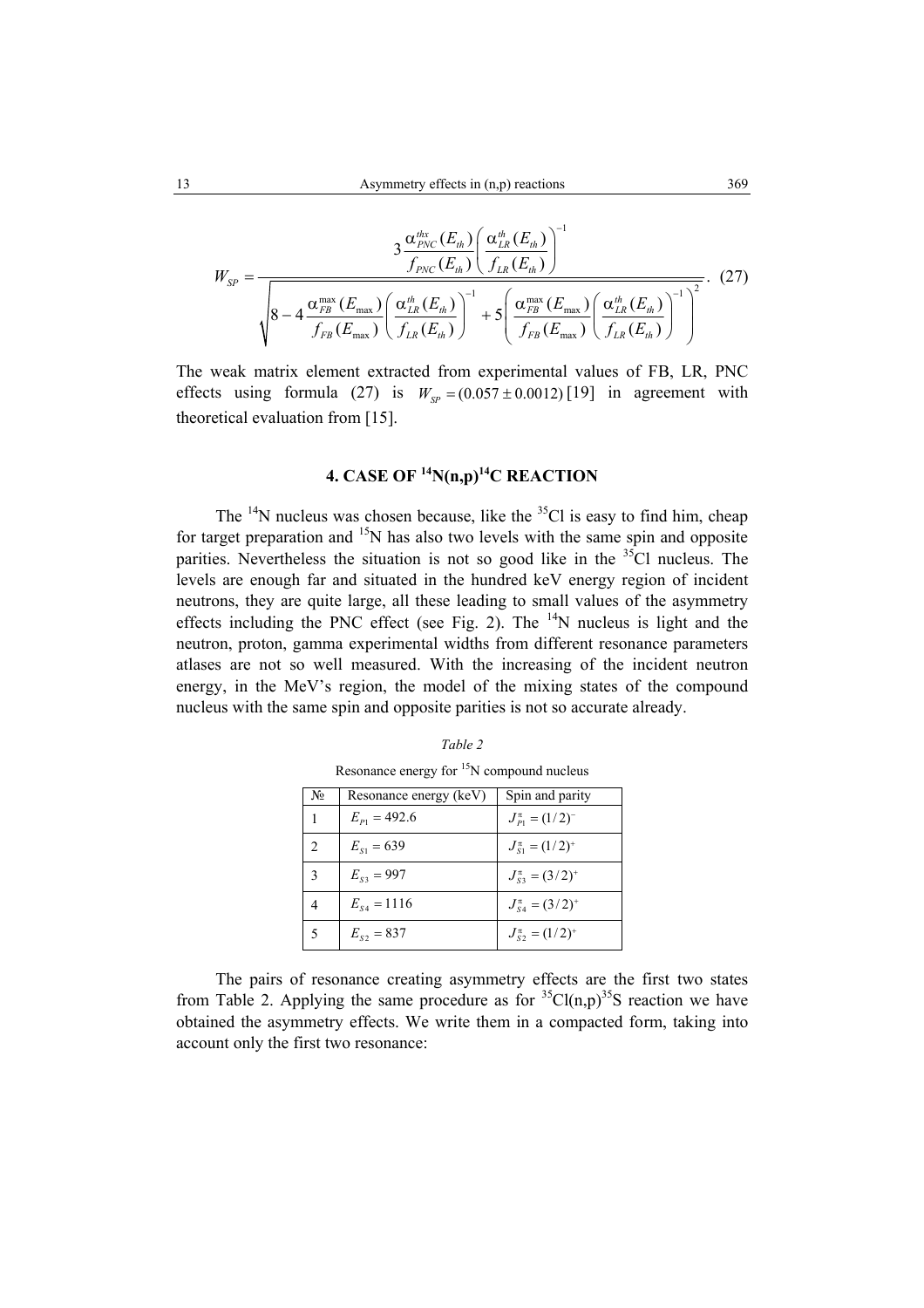$$
\alpha_{FB} = -\left(X_n + 2\sqrt{2}Y_n\right) X_p f_{FB}(E_n),
$$
\n
$$
\alpha_{LR} = \left(-X_n + 2\sqrt{2}Y_n\right) X_p f_{LR}(E_n),
$$
\n
$$
\alpha_{PNC} = W_{SP} X_p \left(c_1 \left(E_n\right) \sqrt{0.25 \Gamma_{S_1}^n \cdot \left(\Gamma_p^n\right)^{-1}} + c_2 \left(E_n\right) Y_n^2 \sqrt{\Gamma_p^n \cdot \left(\Gamma_{S_1}^n\right)^{-1}}\right) f_{PNC}(E_n),
$$
\n
$$
X_n^2 + Y_n^2 = 1, \quad \left|X_p\right| \le 1.
$$
\n(28)

There are only a few experimental data on asymmetry effects and one of these is:  $\alpha_{LR} = -(0.66 \pm 0.18) \cdot 10^{-4}$  [19] for thermal neutrons. In the same reference the PNC coefficient was practically zero. In 2006, at FLNP–JINR Dubna was obtained a preliminary (unpublished) result for the FB effect about 0.4. These experimental results are not enough to determine if the two levels approximation is working, in spite of the fact that the theoretical evaluation of the LR and PNC effects is good agreement with existent experimental data. Furthermore the evaluation of the  $(n,p)$ cross section describes well the region of the first two resonance but is not in agree with thermal point  $\sigma_{np}^{th} = 1.8 \text{ b } [16]$ . This suggests that is necessary to introduce other resonance, at least to describe the cross section.



Fig. 2 – The energy dependence of the asymmetry coefficients, FB, LR, PNC and of the cross section, in the two levels approximation:  $1 - (X_n = X_p = Y_n = 0.707)$ ;  $2 - (X_n = X_p = Y_n = -0.707)$ . The weak matrix element is unknown and we divided the PNC effect to the weak matrix element.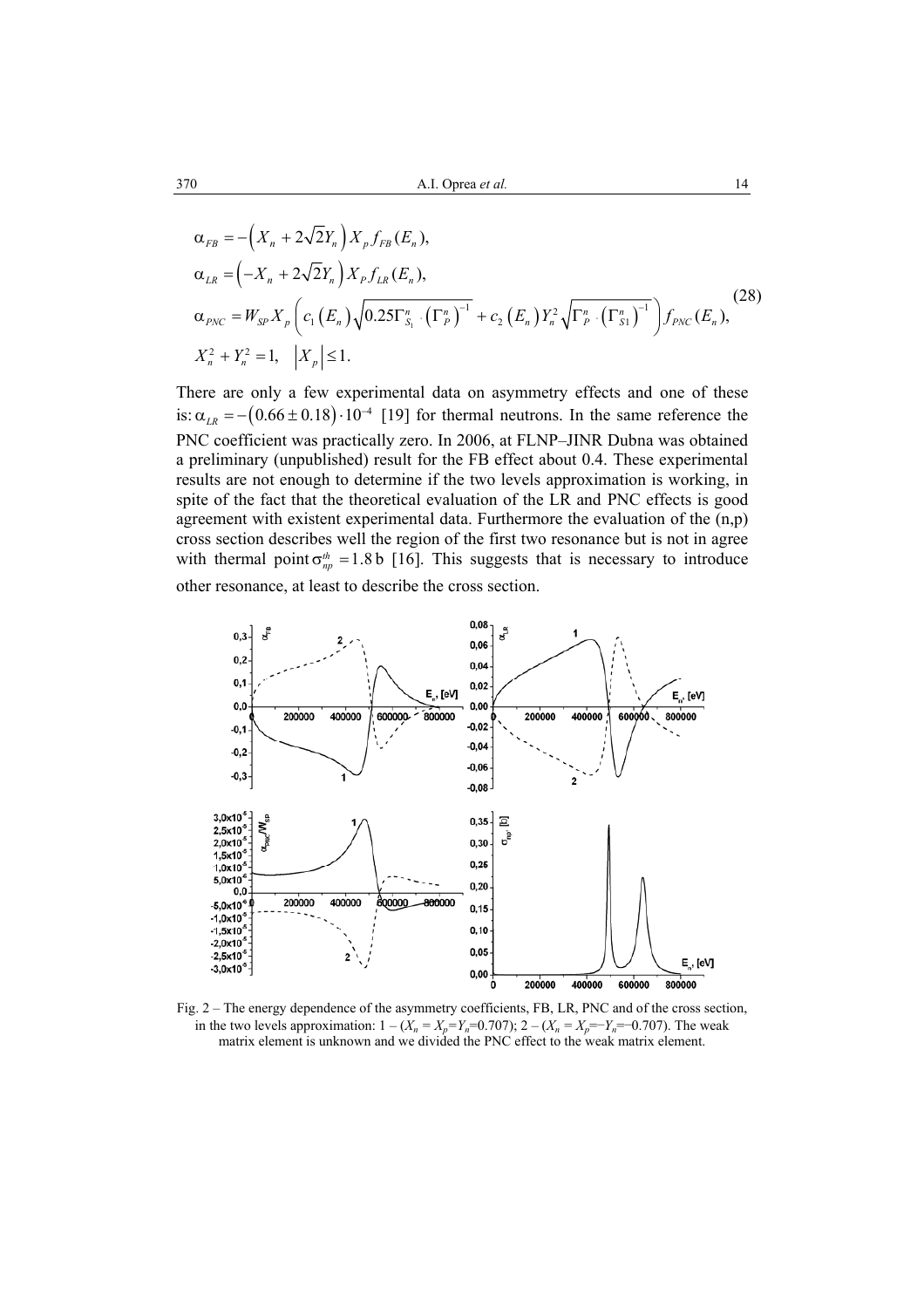# **5. THE INFLUENCE OF THE OTHER RESONANCE TO THE ASYMMETRY EFFECTS**

 The two levels approximation is working well in some energy interval like is the case of the  $(n,p)$  reaction on <sup>35</sup>Cl for the incident neutron energy up to 1 keV. If the incident energy increases it is expected that the resonance from this range to influence the experimental and theoretical evaluation. Already we noted this to the  $(n,p)$  reaction on  $14N$  nucleus where two resonance cannot describe well the cross section in the thermal point and far from the pair of resonance. To evaluate the contribution of other resonance to the asymmetry effects in the (n,p) reactions in  $35^{\circ}$ Cl and  $14^{\circ}$ N nuclei we will take into account the resonance from the Table 1 and Table 2. The resonance from the tables were selected having in mind possible new experiments at facilities which offer incident neutrons in these energy interval with enough intensity. For the evaluation will be used the same formalism. Like in the two levels approximation the starting point is the (n,p) reaction amplitude. This amplitude is:

$$
f = \sum_{i=1}^{n} f_{Si}^{PC} + \sum_{j=1}^{m} f_{Pj}^{PC} + \sum_{i \neq j}^{l} f_{SIPj}^{PNC}.
$$
 (29)

 $\overline{1}$ 

This amplitude contains summation after all *S* and *P* states of the compound nucleus and another sum of PNC amplitudes on the pair of states with the same spin and opposite parities. In the evaluation were taken into account only *S* and *P* states of the compound nucleus (see Tables 1, 2). Following the same procedure we'll calculate the cross sections, the angular correlation and using the relations of definition of the asymmetry effects we have obtained the following expressions for the FB, LR and PNC coefficients:

$$
\alpha_{FB} = \frac{2 \operatorname{Re} \sum_{i \neq j} f_{Si}^{PC} f_{Pj}^{PC}}{\sum_{i=1}^{n} |f_{Si}^{PC}|^{2} + \sum_{j=1}^{m} |f_{Pj}^{PC}|^{2} + \sum_{i \neq j} 2 \operatorname{Re} f_{Si}^{PC} f_{Sj}^{PC*} + \sum_{i \neq j} 2 \operatorname{Re} f_{Pi}^{PC} f_{Pj}^{PC*}}},
$$
(30)

$$
\alpha_{LR} = \frac{2 \operatorname{Im} \sum_{i \neq j} f_{Si}^{PC} f_{Pj}^{PC}}{\sum_{i=1}^{n} |f_{Si}^{PC}|^2 + \sum_{j=1}^{m} |f_{Pj}^{PC}|^2 + \sum_{i \neq j} 2 \operatorname{Re} f_{Si}^{PC} f_{Sj}^{PC*} + \sum_{i \neq j} 2 \operatorname{Re} f_{Pi}^{PC} f_{Pj}^{PC*}}}
$$
(31)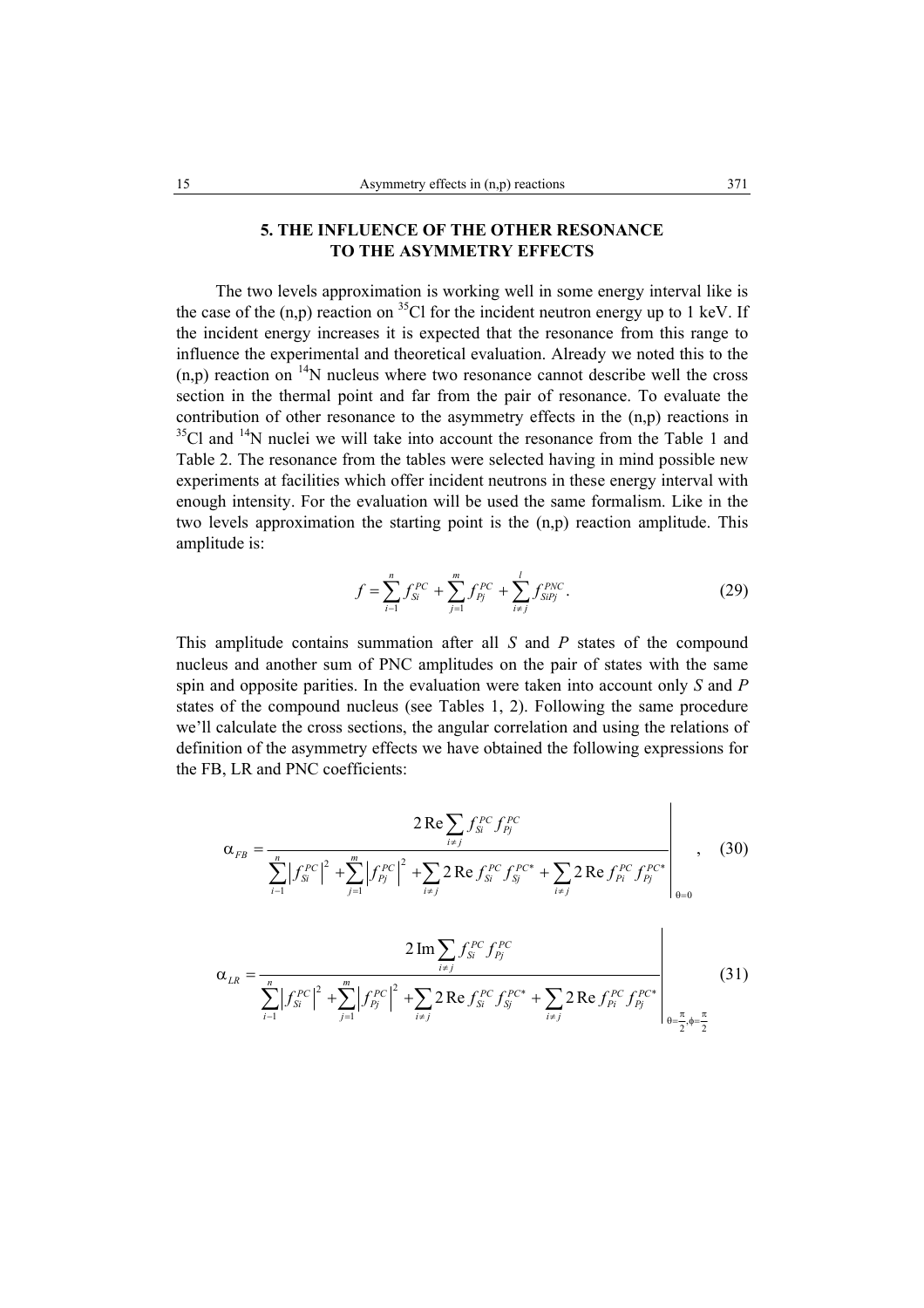$$
\alpha_{PNC} = \frac{2 \operatorname{Re} \sum_{i \neq j} f_{Si}^{PC} f_{Sipj}^{PNC*} + 2 \operatorname{Re} \sum_{i \neq j} f_{Pj}^{PC} f_{PjSi}^{PNC*}}{\sum_{i=1}^{n} |f_{Si}^{PC}|^2 + \sum_{j=1}^{m} |f_{Pj}^{PC}|^2 + \sum_{i \neq j} 2 \operatorname{Re} f_{Si}^{PC} f_{Sj}^{PC*} + \sum_{i \neq j} 2 \operatorname{Re} f_{Pi}^{PC} f_{Pj}^{PC*}} \Bigg|_{\theta = \frac{\pi}{2}, \phi = 0} , (32)
$$

Detailed expressions of the terms from (30), (31), (32) relations are in [20]. We see new terms of interference type between resonance with the same spin and parities. If these terms are not zero then they give their contribution in the cross section and will change the behavior of the asymmetry effects. In the FB and LR coefficients we neglected the PV amplitude supposing they are much smaller than the amplitudes conserving the parities. For the evaluation of the contribution of the all resonance we realized special computer programs able to give cross sections, angular correlations, interference terms, and FB, LR, PNC coefficients.



Fig. 3 – The cross section, FB, LR, PNC effects with the contribution of the resonance from Table 1 for  ${}^{35}Cl(n,p)$ <sup>35</sup>S reaction.

 In Fig. 3 the theoretical cross section is compared with experimental values from EXFOR data base and there is a good agreement from thermal point until 1 keV. Further our evaluation is much lower than the experimental points between resonance but the resonance are described well and the shape of the dependence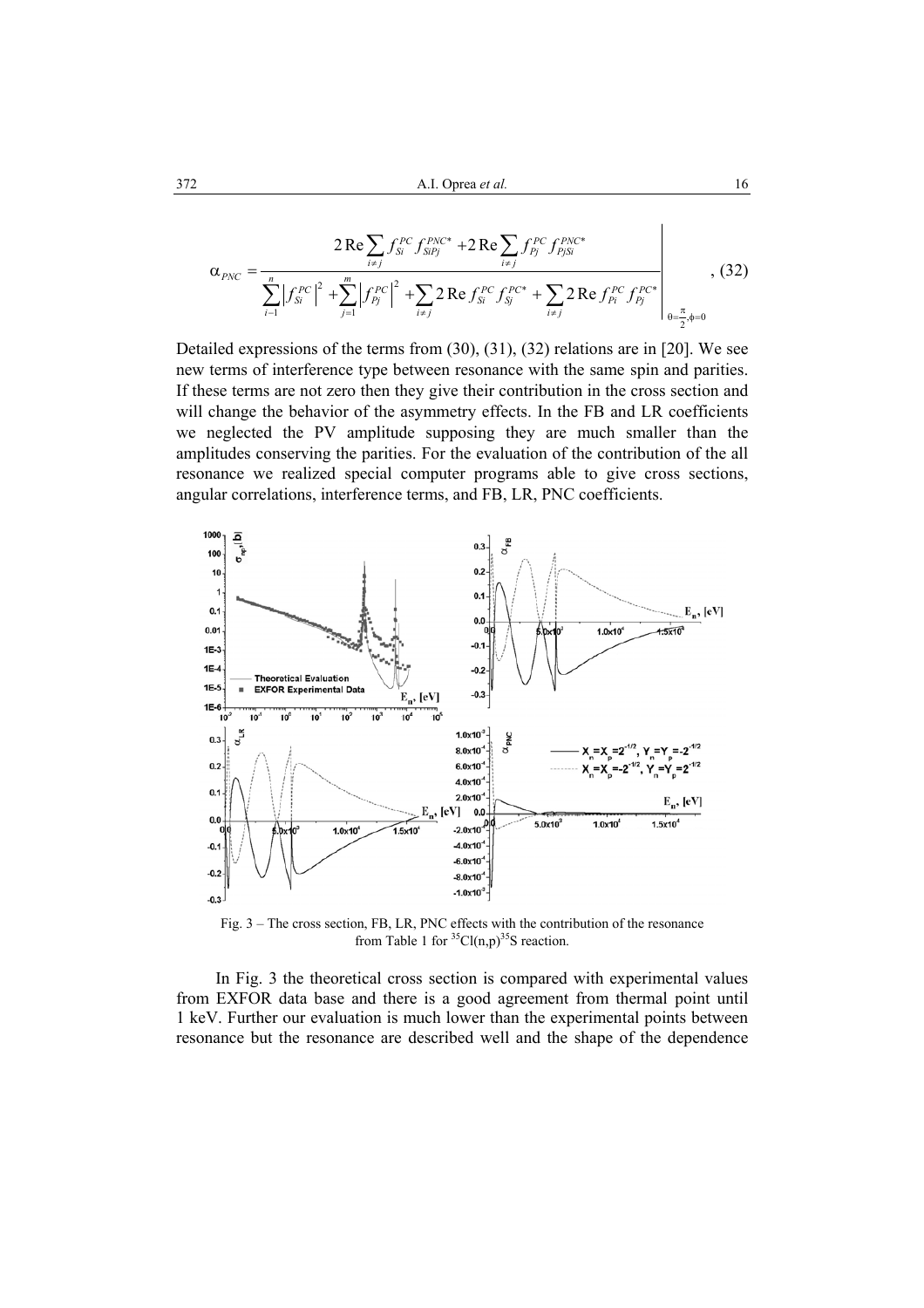remains. These can be explained as results of parameterization of the neutron, proton and gamma widths. Another reason could be the influence of the other open channels as with the increasing of incident neutron energy their reciprocal influence can grow.

 The asymmetry effects have more complex form and this is a result of the contribution of all resonance. From Table 1 we can see more pairs  $(1^+ - 1^-, 2^+ - 2^+)$ of resonance that in principle can contribute to the asymmetry effects. The interference between states with the same spin and parity can also "modulate" the asymmetry effects. An important result from Fig. 3 and evaluations is that the states 3, 4, 5 from Table 1 do not influence practically the range where the two levels approximation is working. This fact is due to the well separated states of the compound nucleus.



Fig. 4 – The cross section, FB, LR, PNC effects with the contribution of the resonance from Table 2 for  ${}^{14}N(n,p)$ <sup>14</sup>C reaction.

With the resonance from Table 2 the cross section in the  $(n,p)$  reaction on  $14N$ nucleus describes well the experimental data starting with the thermal point. Between resonance are some difference and this can be explained by parameterization of the neutron and other widths. With the increasing of the neutron energy other reaction channel can influence the (n,p) channel. Also because  $14N$  is a light nucleus with the increasing of the neutron energy other reaction mechanism (like direct) may become significant. The asymmetry effects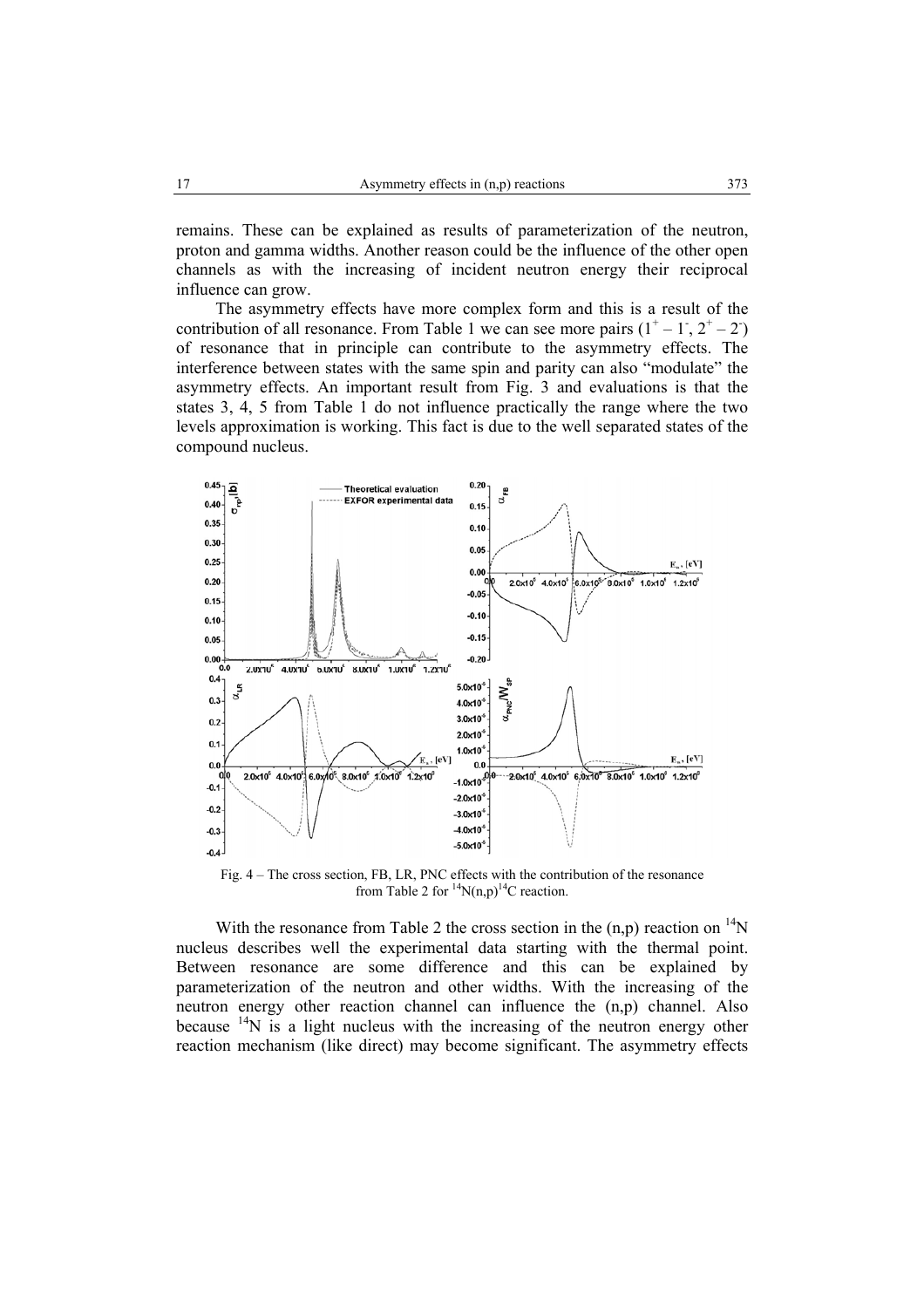are given by the interference between pairs of resonance with the same spin and opposite parities. The interference between states with the same spin and parities can also changes the behavior of the effects. The PNC effect like was expected is much lower than in the case of <sup>35</sup>Cl and practically zero for a wide energy interval.

#### **6. DISCUSSIONS**

In this paper were analyzed the asymmetry effects, FB, LR, PNC,  ${}^{35}Cl(n,p) {}^{35}S$  and  ${}^{14}N(n,p) {}^{14}C$  reactions in the frame of the model of the mixing states of the compound nucleus with the same spin and opposite parities in the two levels approximation and with the contribution of more than two resonance. For the first reaction in the two levels approximation was extracted the weak matrix element from the experimental asymmetry effects. This is an important result because demonstrates the existence of the weak non leptonic interaction between nucleons. For the  $14N$  nucleus the two levels approximation is not so suitable and it is necessary to take into account other resonance. Due to the lack of the experimental data for asymmetry effects, the weak matrix element could not be obtained. The PNC effect measured for thermal point is very small, practically zero, indicating also a small value of the weak matrix element. There is of interest in future to determine if the PNC coefficient is zero of has a very small different by zero value because such a value confirms the existence of the PNC effects in nuclear reaction.

 The small number of experimental data for both reactions is due to the difficulties of the measurement of the  $(n,p)$  cross section. As it is possible to see from the figures of this paper where the asymmetry effects have the maximum of their value where the cross section is very small usually less than 1 mb. For this reason to obtain experimental energetic dependence of the asymmetry effects would be of a great interest in order to obtain from them new data on *X, Y* unknown parameters and if it is possible the weak matrix elements.

*Acknowledgments*. This work was supported by the Grant of Plenipotentiary Representative of Romanian Government to JINR Dubna for 2007 and 2008.

#### REFERENCES

- 1. V. V. Flambaum, O.P. Sushkov, Nucl. Phys., **A412**, 3 (1984).
- 2. V. V. Flambaum, O.P. Sushkov, Uspekhi Fizicheskih Nauk (in Russian), **136**, 1 (1982).
- 3. V. V. Flambaum, G. F. Gribakin, Prog. Part. Nucl. Phys., **35**, 423 (1995).
- 4. N. Tanner, Phys. Rev., **107**, 1203 (1957).
- 5. Yu. G. Abov, P. A. Krupchitsky, Yu. A. Oratovsky, Phys. Lett., **12**, *1*, 25 (1964).
- 6. C. M. Frankle, S. J. Seestrom, Yu. P. Popov, E. I. Sharapov, N. R. Robertson, Physics of Particles and Nuclei, **24**, 4, 939 (1993).